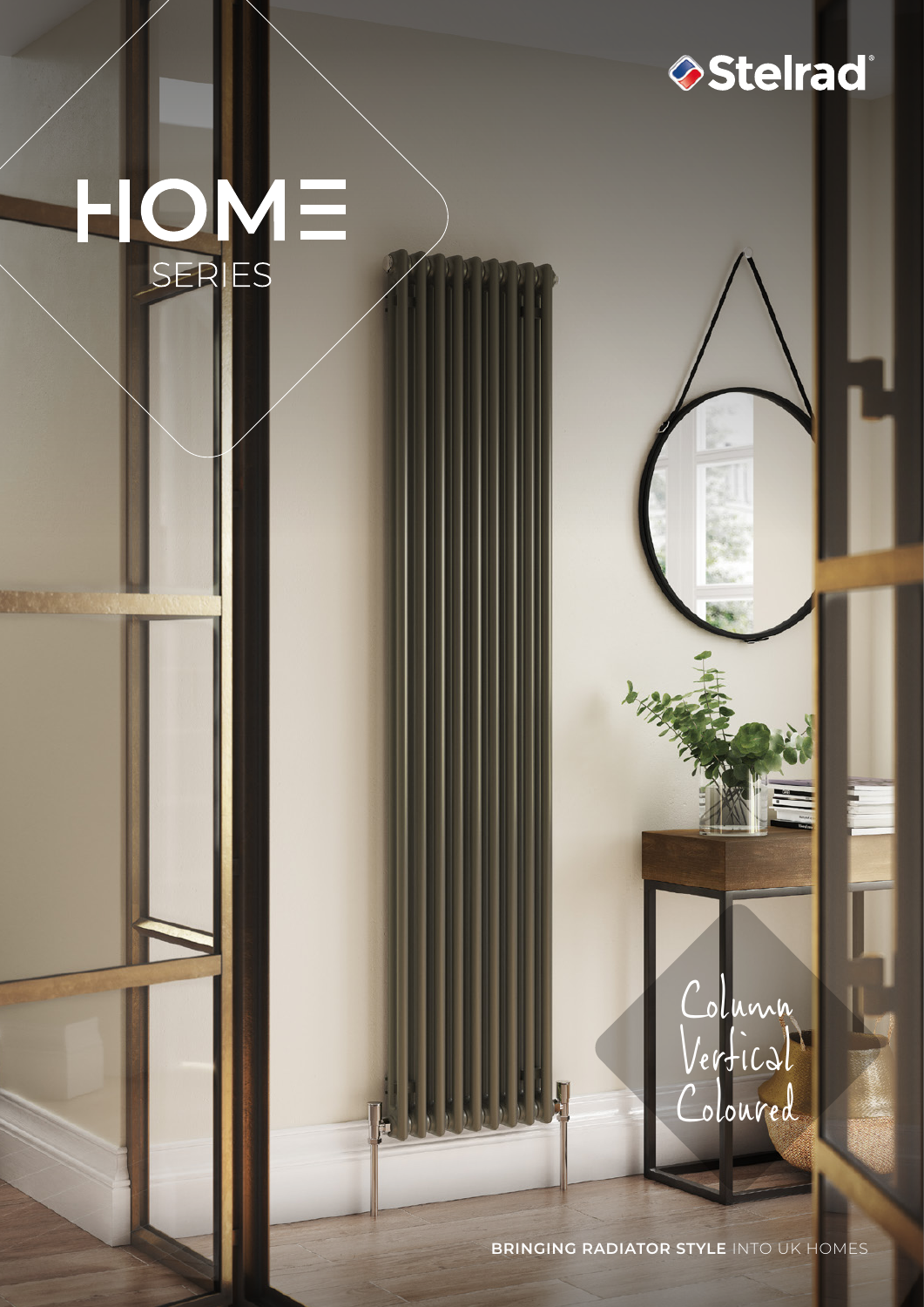

# **COLUMN VERTICAL COLOURED**

## **50**

(75/65/20º C)

| Height<br>mm | Length<br>mm | Elements | Columns        | Stelrad<br><b>UIN</b> | Heat output<br>Watts | Btu/hr |
|--------------|--------------|----------|----------------|-----------------------|----------------------|--------|
| 1800         | 352          | 9        | 2              | 163054h               | 868                  | 2,962  |
|              | 444          | 9        | 2              | 163055h               | 1,116                | 3,809  |
| 2000         | 352          | 9        | $\overline{2}$ | 163056h               | 966                  | 3,297  |
|              | 444          | 9        | 2              | 163057h               | 1,242                | 4,239  |
| 2500         | 352          | 9        | 2              | 163058h               | 1,197                | 4,085  |
|              | 444          | 9        | $\overline{2}$ | 163059h               | 1,539                | 5,253  |

t50 is the UK's industry standard for heating outputs, which has an operating temperature of 75/65/20°C. If you have a low temperature heat source you may wish to consider  $\Delta t$ 40 or  $\Delta t$ 30 output (see your installer or system designer or download from www.stelrad.com).

**Suitable for TBOB+BOE CONNECTION ONLY For EN442 data, technical and installation information please visit our website: www.stelrad.com and search product downloads.**

#### **installation BRACKET INSTALLATION**

All dimensions in mm. Inches in brackets.



#### **Floor Fixing Kit MEASUREMENTS USING 10mm CVD BRACKETS SLOT**

Add 5mm if using 15mm slot



| Number of<br>columns | Wall to centre<br>of connections | Wall to<br>front face of   |          |
|----------------------|----------------------------------|----------------------------|----------|
|                      | Using 10mm<br>bracket slot       | Using 15mm<br>bracket slot | radiator |
|                      | 54                               | 59                         | 85 or 90 |

#### **CONNECTIONS**

Each radiator comes with ½" inlet connections as standard.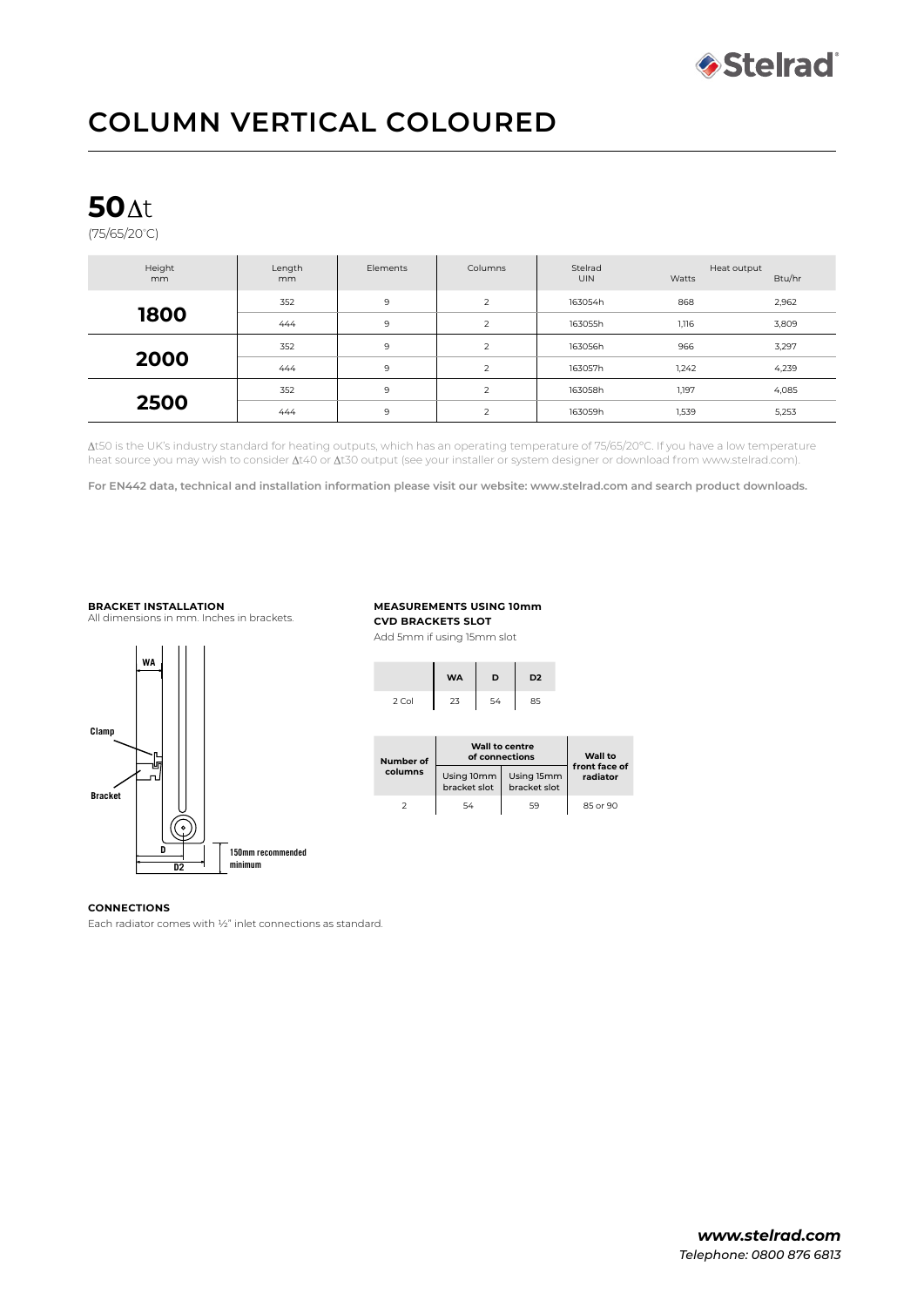

# **COLUMN VERTICAL COLOURED**

#### **EN 442 CERTIFICATION DATA - CETIAT TESTED IN ACCORDANCE WITH BS EN 442**

| Type                                    | 2 Columns |       |  |
|-----------------------------------------|-----------|-------|--|
| Height                                  | 1800      | 2000  |  |
| W/m at 75/65/20                         | 2696      | 3000  |  |
| n-coefficients                          | 1.31      | 1.31  |  |
| Heated surface area (m <sup>2</sup> /m) | 6.09      | 6.74  |  |
| Weight (kg/m)                           | 58.70     | 65.22 |  |
| Water contents (I/m)                    | 32.61     | 36.96 |  |
| Wall to tap centre (mm)                 | 54/59     | 54/59 |  |

#### **PRESSURE DROPS**



#### **CONNECTIONS**

Each radiator comes with ½" inlet connections as standard.

#### **VALVE INSTALLATION**

All dimensions in mm. Inches in brackets.



**Note: Factory fitted bushes are welded in place and not removable. If installing TBOE (Top Bottom Opposite End) please note that the radiator MUST be inverted.**